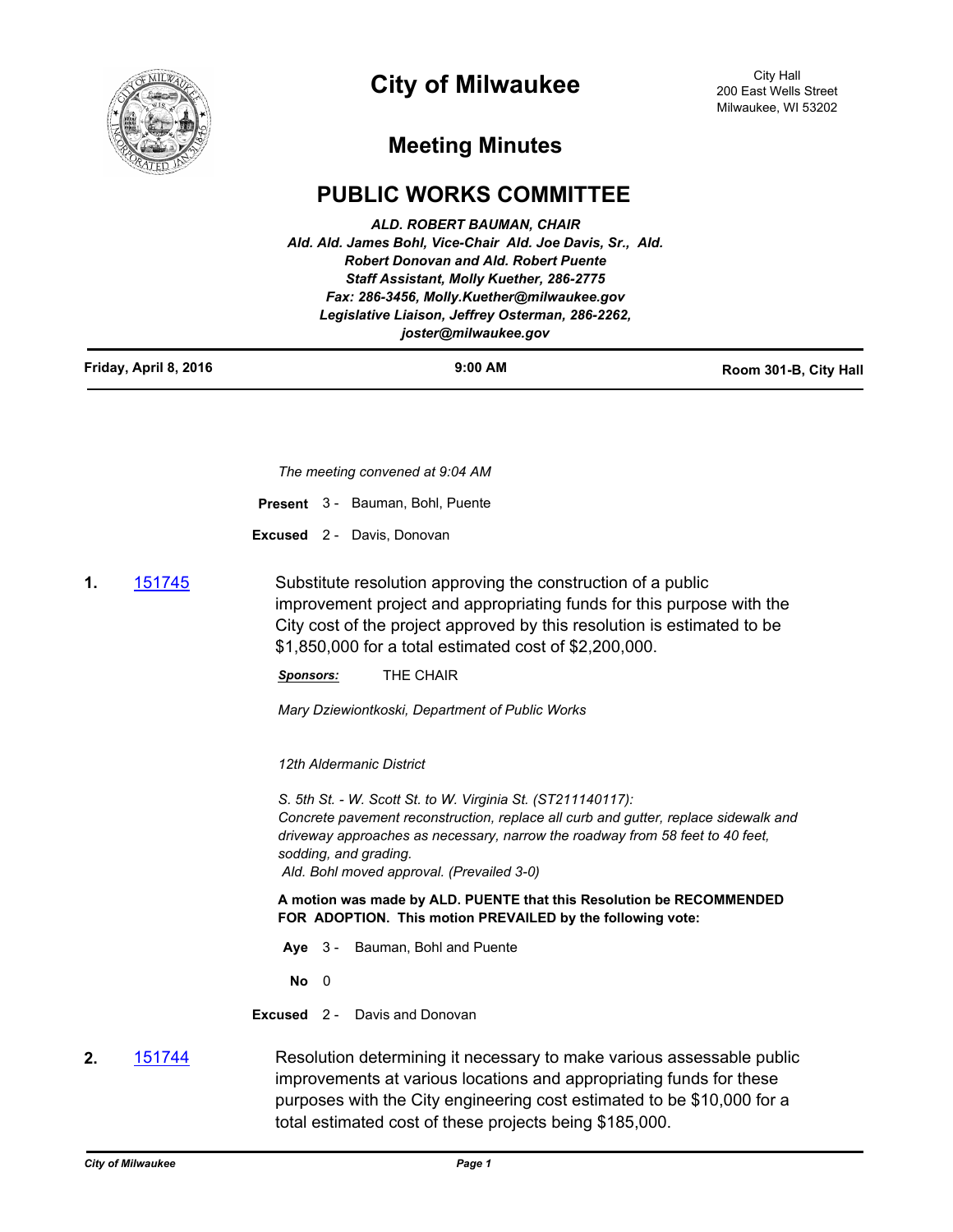|    |                                                                                                                     | THE CHAIR<br><u>Sponsors:</u>                                                                                                                                                                                                                                                                     |  |  |
|----|---------------------------------------------------------------------------------------------------------------------|---------------------------------------------------------------------------------------------------------------------------------------------------------------------------------------------------------------------------------------------------------------------------------------------------|--|--|
|    |                                                                                                                     | Proposed Substitute A                                                                                                                                                                                                                                                                             |  |  |
|    |                                                                                                                     | A motion was made by ALD. BOHL that this Resolution be SUBSTITUTED.<br>This motion PREVAILED by the following vote:                                                                                                                                                                               |  |  |
|    |                                                                                                                     | Aye 3 - Bauman, Bohl and Puente                                                                                                                                                                                                                                                                   |  |  |
|    |                                                                                                                     | $\overline{\mathbf{0}}$<br>No                                                                                                                                                                                                                                                                     |  |  |
|    |                                                                                                                     | Excused 2 -<br>Davis and Donovan                                                                                                                                                                                                                                                                  |  |  |
|    | 151744                                                                                                              | Substitute resolution determining it necessary to make various<br>assessable public improvements at various locations and appropriating<br>funds for these purposes with the City engineering cost estimated to<br>be \$17,300 for a total estimated cost of these projects being<br>\$1,035,000. |  |  |
|    |                                                                                                                     | THE CHAIR<br><u>Sponsors:</u>                                                                                                                                                                                                                                                                     |  |  |
|    |                                                                                                                     | Mary Dziewiontkoski, Department of Public Works                                                                                                                                                                                                                                                   |  |  |
|    |                                                                                                                     | A motion was made by ALD. PUENTE that this Resolution be RECOMMENDED<br>FOR ADOPTION. This motion PREVAILED by the following vote:                                                                                                                                                                |  |  |
|    |                                                                                                                     | Aye 3 - Bauman, Bohl and Puente                                                                                                                                                                                                                                                                   |  |  |
|    |                                                                                                                     | - 0<br>No.                                                                                                                                                                                                                                                                                        |  |  |
|    |                                                                                                                     | <b>Excused</b> 2 - Davis and Donovan                                                                                                                                                                                                                                                              |  |  |
| 3. | 151746                                                                                                              | Resolution determining it necessary to make various nonassessable<br>public improvements at various locations and appropriating funds for<br>these purposes with the City engineering cost estimated to be<br>\$500,000 for a total estimated cost of these projects being<br>\$16,721,000.       |  |  |
|    |                                                                                                                     | THE CHAIR<br><u>Sponsors:</u>                                                                                                                                                                                                                                                                     |  |  |
|    |                                                                                                                     | Proposed Substitute A                                                                                                                                                                                                                                                                             |  |  |
|    | A motion was made by ALD. BOHL that this Resolution be SUBSTITUTED.<br>This motion PREVAILED by the following vote: |                                                                                                                                                                                                                                                                                                   |  |  |
|    |                                                                                                                     | Aye 3 - Bauman, Bohl and Puente                                                                                                                                                                                                                                                                   |  |  |
|    |                                                                                                                     | $No$ 0                                                                                                                                                                                                                                                                                            |  |  |
|    |                                                                                                                     | <b>Excused</b> 2 - Davis and Donovan                                                                                                                                                                                                                                                              |  |  |
|    | <u>151746</u>                                                                                                       | Substitute resolution determining it necessary to make various<br>nonassessable public improvements at various locations and<br>appropriating funds for these purposes with the City engineering cost                                                                                             |  |  |

being \$19,153,000.

estimated to be \$690,000 for a total estimated cost of these projects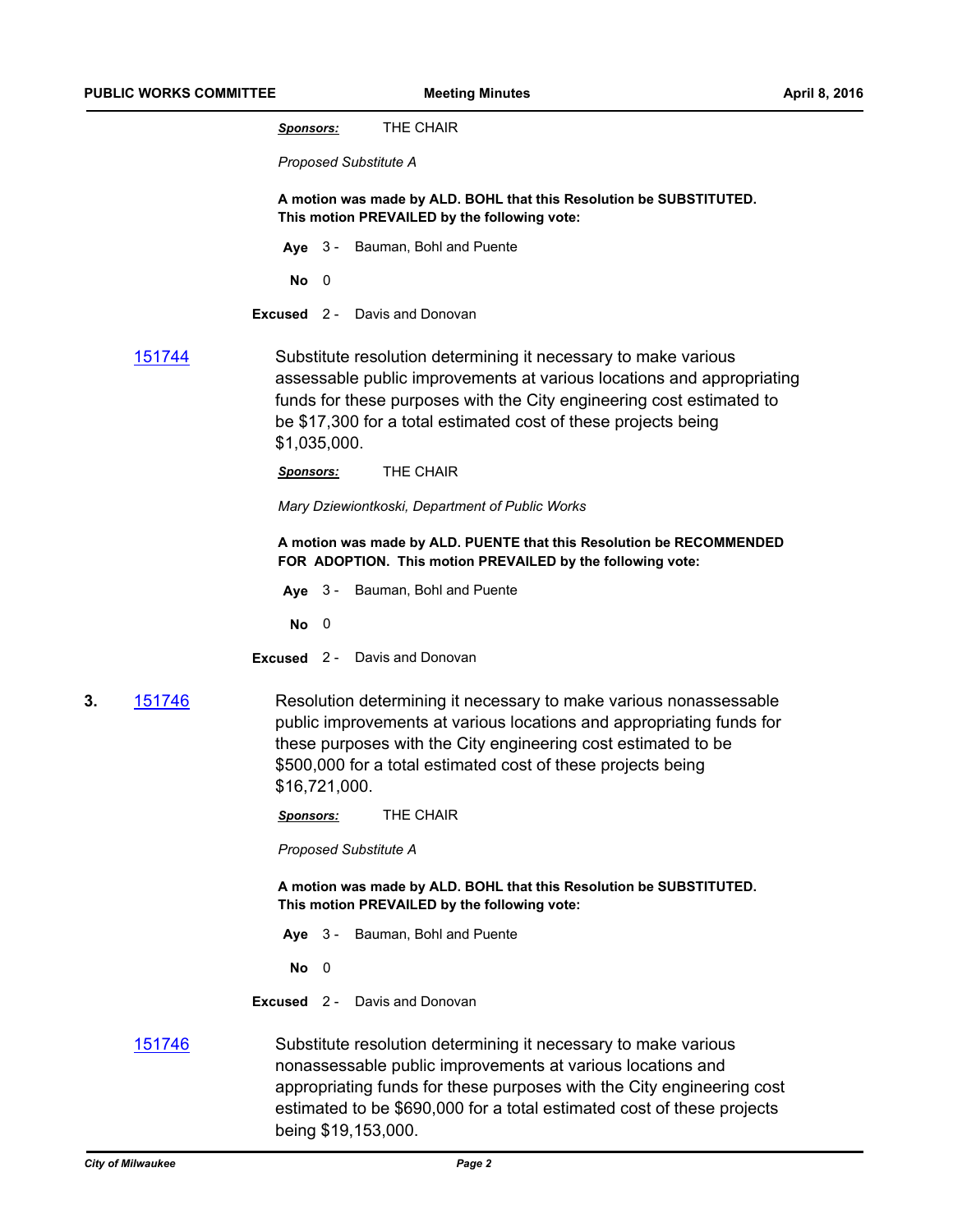*Mary Dziewiontkoski, Department of Public Works*

**A motion was made by ALD. BOHL that this Resolution be RECOMMENDED FOR ADOPTION. This motion PREVAILED by the following vote:**

- **Aye** 3 Bauman, Bohl and Puente
	- **No** 0
- **Excused** 2 Davis and Donovan
- **4.** [151747](http://milwaukee.legistar.com/gateway.aspx?m=l&id=/matter.aspx?key=43458) Resolution approving construction of nonassessable public improvements at various locations and appropriating funds for these purposes with the City construction cost estimated to be \$2,686,000 for a total estimated cost of these projects being \$2,851,000.

*Sponsors:* THE CHAIR

*Proposed Substitute A*

**A motion was made by ALD. PUENTE that this Resolution be SUBSTITUTED. This motion PREVAILED by the following vote:**

**Aye** 3 - Bauman, Bohl and Puente

**No** 0

**Excused** 2 - Davis and Donovan

[151747](http://milwaukee.legistar.com/gateway.aspx?m=l&id=/matter.aspx?key=43458) Substitute resolution approving construction of nonassessable public improvements at various locations and appropriating funds for these purposes with the City construction cost estimated to be \$6,517,305 for a total estimated cost of these projects being \$11,195,000.

*Sponsors:* THE CHAIR

*Mary Dziewiontkoski, Department of Public Works*

**A motion was made by ALD. BOHL that this Resolution be RECOMMENDED FOR ADOPTION. This motion PREVAILED by the following vote:**

- **Aye** 3 Bauman, Bohl and Puente
- **No** 0
- **Excused** 2 Davis and Donovan
- **5.** [151728](http://milwaukee.legistar.com/gateway.aspx?m=l&id=/matter.aspx?key=43437) Resolution authorizing the Commissioner of Public Works to execute a Project Agreement titled "State-Municipal Agreement for a State - Let Highway Project" with the Wisconsin Department of Transportation for the reconstruction of the Chase Avenue (STH 38) Bridge over the Union Pacific Railroad with Federal and State aid under the State Trunk Highway Program and to fund the preliminary engineering estimate of \$575,000 of which \$143,750 is the City of Milwaukee's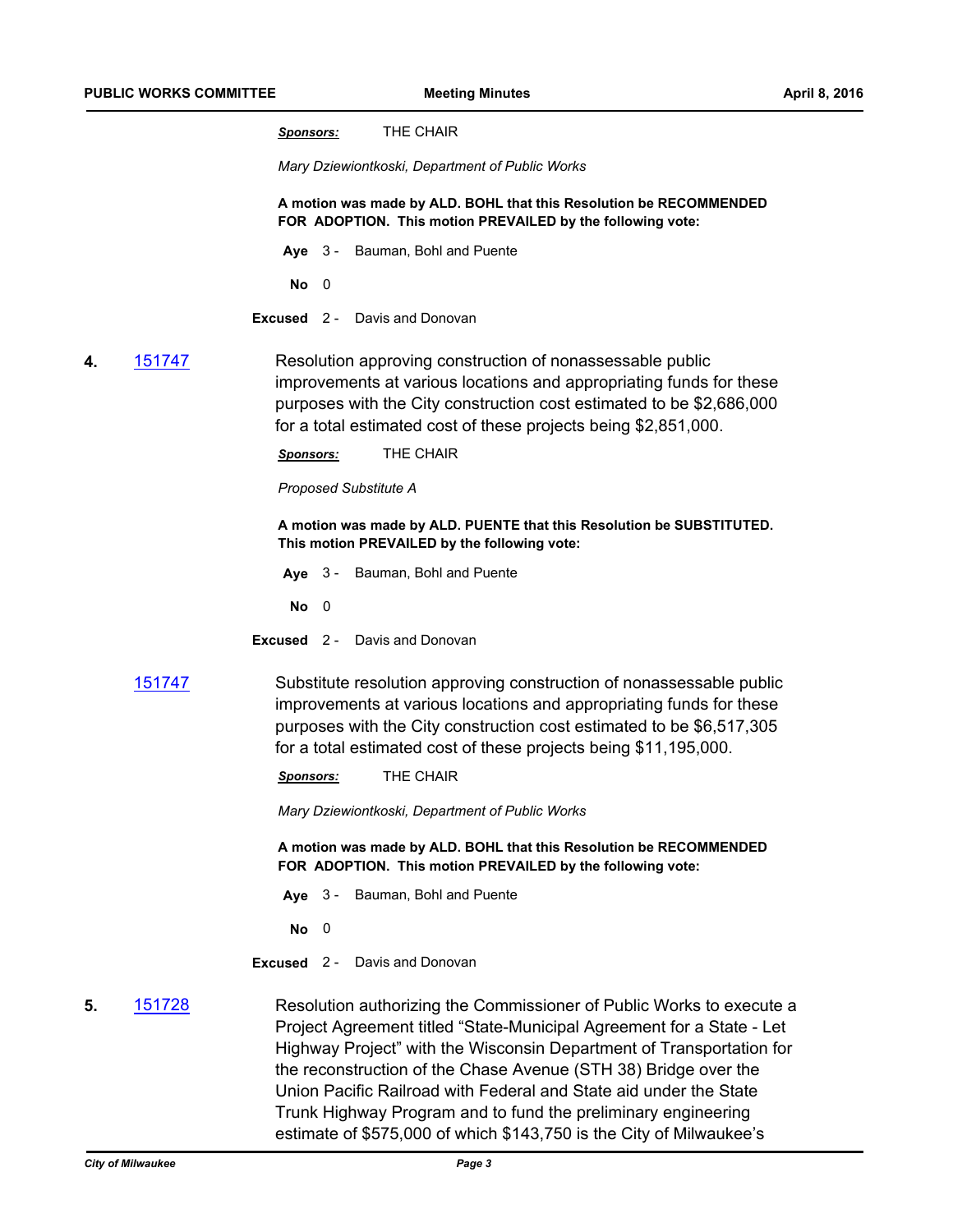share and \$431,250 is the grantor's share.

*Sponsors:* THE CHAIR

*Chad Christbaum, Department of Public Works*

**A motion was made by ALD. BOHL that this Resolution be RECOMMENDED FOR ADOPTION. This motion PREVAILED by the following vote:**

- **Aye** 3 Bauman, Bohl and Puente
- **No** 0
- **Excused** 2 Davis and Donovan
- **6.** [151714](http://milwaukee.legistar.com/gateway.aspx?m=l&id=/matter.aspx?key=43413) Resolution directing the Commissioner of Public Works to execute project agreements titled State/Municipal Agreement for a State Let Urbanized Area STP-Urban Project with the Wisconsin Department of Transportation and to set up funds for design engineering at total estimated cost of \$2,895,000 and an estimated City of Milwaukee share of \$579,000 and a grantor share of \$2,316,000.

*Sponsors:* THE CHAIR

*Chad Christbaum, Department of Public Works*

**A motion was made by ALD. PUENTE that this Resolution be RECOMMENDED FOR ADOPTION. This motion PREVAILED by the following vote:**

- **Aye** 3 Bauman, Bohl and Puente
- **No** 0
- **Excused** 2 Davis and Donovan
- 

**7.** [151736](http://milwaukee.legistar.com/gateway.aspx?m=l&id=/matter.aspx?key=43446) Resolution authorizing the Commissioner of Public Works to execute a revised project agreement titled "State and Municipal Agreement for a State-Let Highway Project" with the Wisconsin Department of Transportation for the improvement of traffic signals on West Forest Home Avenue and South 27th Street at six Connecting Highway Intersections, with 90% State and Federal aid, under the Highway Safety Improvement Program; with an estimated total project cost of \$1,089,350, which is an increase in construction cost of \$134,450, of which the City's share is \$13,445 and the Grantor's share is \$121,005.

*Sponsors:* THE CHAIR

*Chad Christbaum, Department of Public Works*

**A motion was made by ALD. PUENTE that this Resolution be RECOMMENDED FOR ADOPTION AND ASSIGNED to the FINANCE & PERSONNEL COMMITTEE . This motion PREVAILED by the following vote:**

- **Aye** 3 Bauman, Bohl and Puente
- **No** 0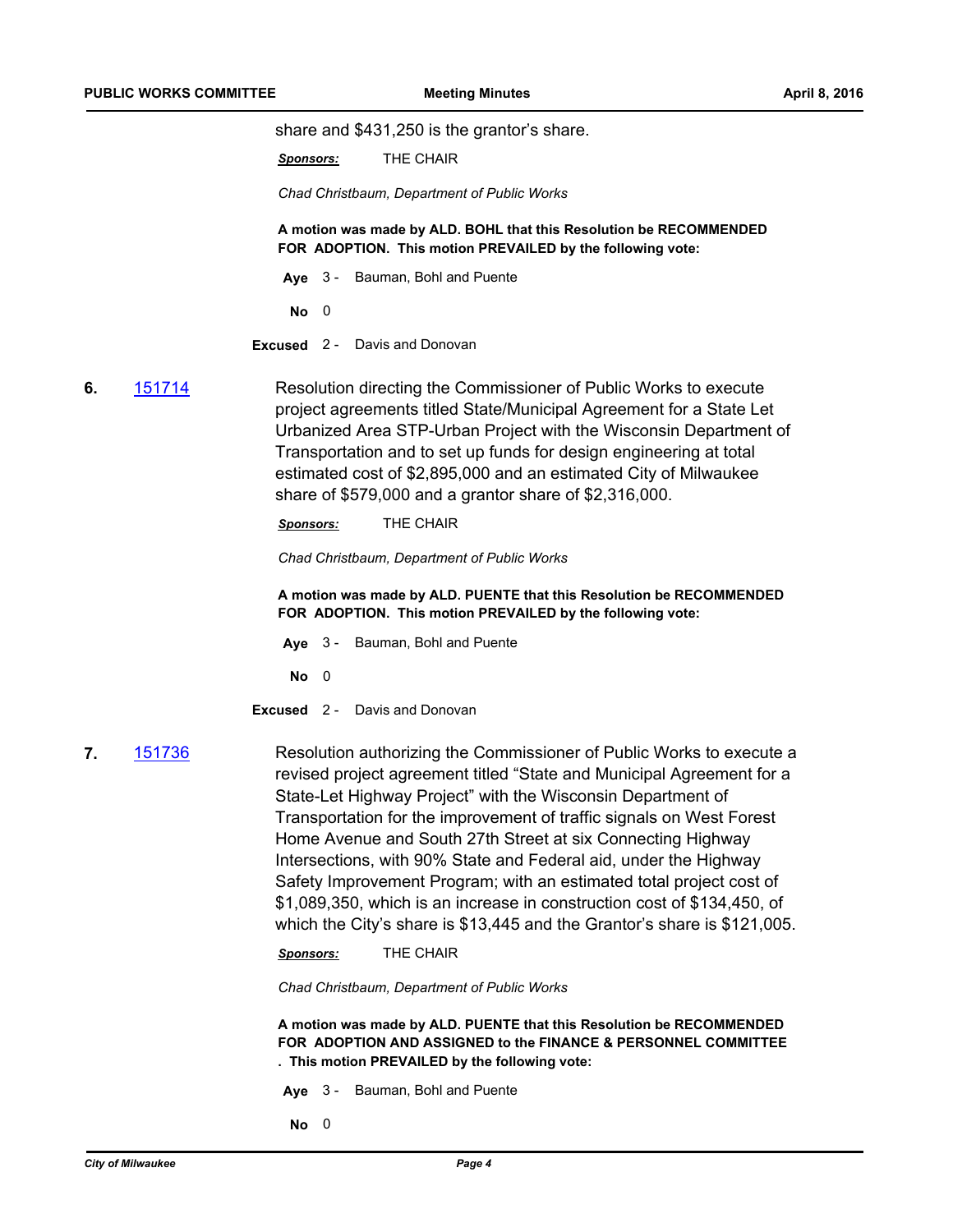**Excused** 2 - Davis and Donovan

**8.** [151715](http://milwaukee.legistar.com/gateway.aspx?m=l&id=/matter.aspx?key=43416) Resolution relative to acceptance and funding of a Clean Fleet Emissions Reduction Initiative Grant.

*Sponsors:* THE CHAIR

*Jeff Tews, Department of Public Works*

**A motion was made by ALD. BOHL that this Resolution be RECOMMENDED FOR ADOPTION. This motion PREVAILED by the following vote:**

**Aye** 3 - Bauman, Bohl and Puente

**No** 0

- **Excused** 2 Davis and Donovan
- **9.** [151752](http://milwaukee.legistar.com/gateway.aspx?m=l&id=/matter.aspx?key=43464) Resolution approving a 2016 Three-Year Harbor Statement of Intentions for the Port of Milwaukee

*Sponsors:* THE CHAIR

*Larry Sullivan, Port*

**A motion was made by ALD. BOHL that this Resolution be RECOMMENDED FOR ADOPTION. This motion PREVAILED by the following vote:**

- **Aye** 3 Bauman, Bohl and Puente
- **No** 0
- **Excused** 2 Davis and Donovan
- **10.** [151772](http://milwaukee.legistar.com/gateway.aspx?m=l&id=/matter.aspx?key=43484) Substitute resolution relative to amending the space agreement between the City of Milwaukee and the Board of Regents of the University of Wisconsin System on behalf of the University of Wisconsin-Milwaukee, Joseph J. Zilber School of Public Health.
	- *Sponsors:* THE CHAIR

*David Piedt, Health Department*

**A motion was made by ALD. PUENTE that this Resolution be RECOMMENDED FOR ADOPTION. This motion PREVAILED by the following vote:**

**Aye** 3 - Bauman, Bohl and Puente

**No** 0

**Excused** 2 - Davis and Donovan

**11.** [151773](http://milwaukee.legistar.com/gateway.aspx?m=l&id=/matter.aspx?key=43485) Substitute resolution authorizing the City of Milwaukee to license office space to Wisconsin Alliance for Women's Health, Inc. in the University of Wisconsin-Milwaukee, Joseph J. Zilber School of Public Health to implement the Providers and Teens Communicating for Health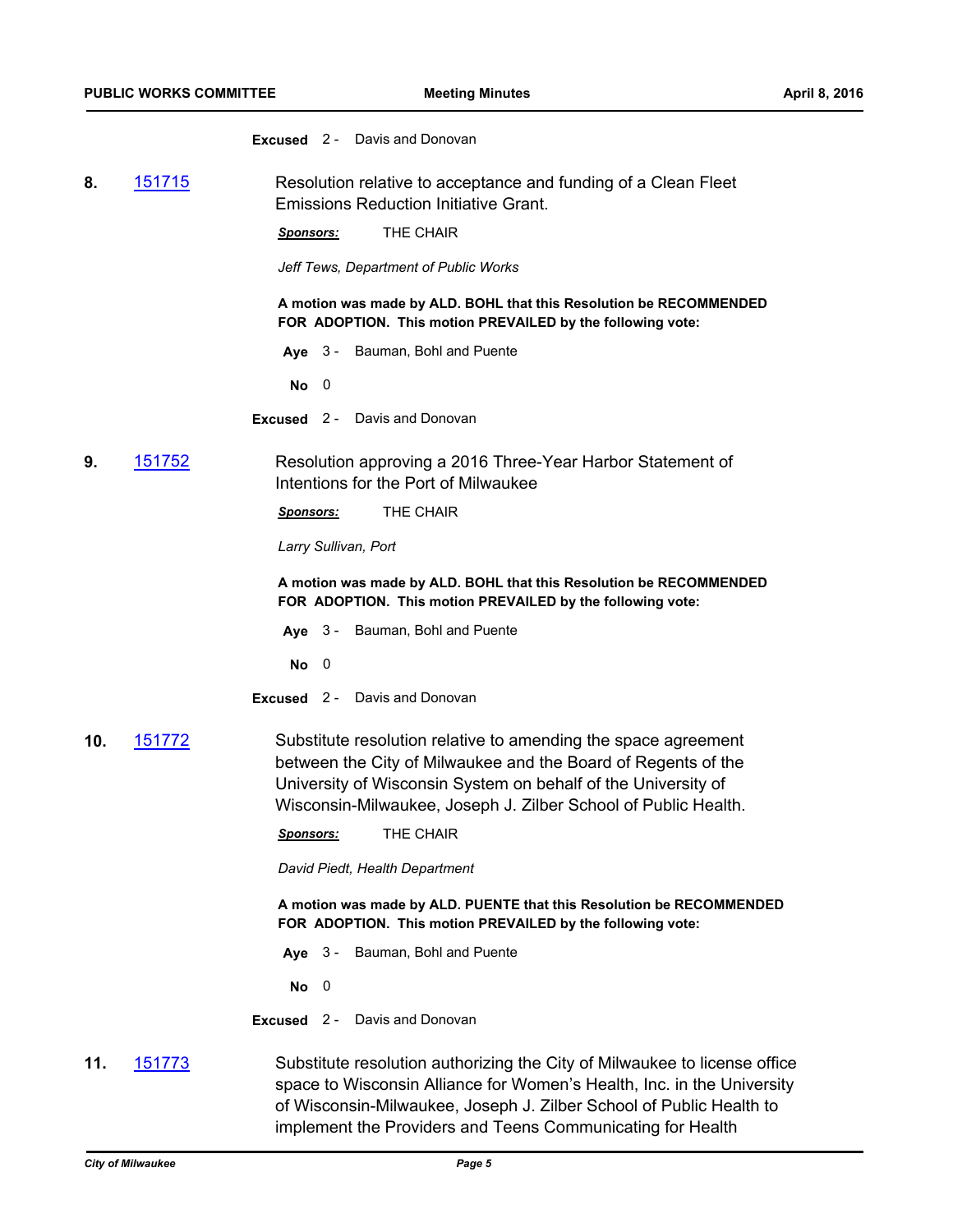("PATCH") program.

*Sponsors:* THE CHAIR

*David Piedt, Health Department*

**A motion was made by ALD. BOHL that this Resolution be RECOMMENDED FOR ADOPTION. This motion PREVAILED by the following vote:**

- **Aye** 3 Bauman, Bohl and Puente
- **No** 0
- **Excused** 2 Davis and Donovan
- **12.** [151774](http://milwaukee.legistar.com/gateway.aspx?m=l&id=/matter.aspx?key=43486) Substitute resolution authorizing the City of Milwaukee to license office space to Diverse & Resilient, Inc. in the Northwest Health Center for the purpose of expanding testing services for HIV and sexually transmitted diseases.

*Sponsors:* THE CHAIR

*David Piedt, Health Department*

**A motion was made by ALD. BOHL that this Resolution be RECOMMENDED FOR ADOPTION. This motion PREVAILED by the following vote:**

**Aye** 3 - Bauman, Bohl and Puente

**No** 0

- **Excused** 2 Davis and Donovan
- **13.** [151812](http://milwaukee.legistar.com/gateway.aspx?m=l&id=/matter.aspx?key=43529) Resolution authorizing the naming of North Edison Street between North Broadway extended and North Milwaukee Street as a private road, located in the 3rd Aldermanic District.

*Sponsors:* Ald. Kovac

*Phil Mroczkowski, Department of Public Works*

**A motion was made by ALD. PUENTE that this Resolution be RECOMMENDED FOR ADOPTION. This motion PREVAILED by the following vote:**

- **Aye** 3 Bauman, Bohl and Puente
- **No** 0
- **Excused** 2 Davis and Donovan

**14.** [151776](http://milwaukee.legistar.com/gateway.aspx?m=l&id=/matter.aspx?key=43488) An ordinance relating to storm water management regulations.

*Sponsors:* Ald. Bauman

*Nader Jaber, Department of Public Works*

**A motion was made by ALD. BOHL that this Ordinance be RECOMMENDED**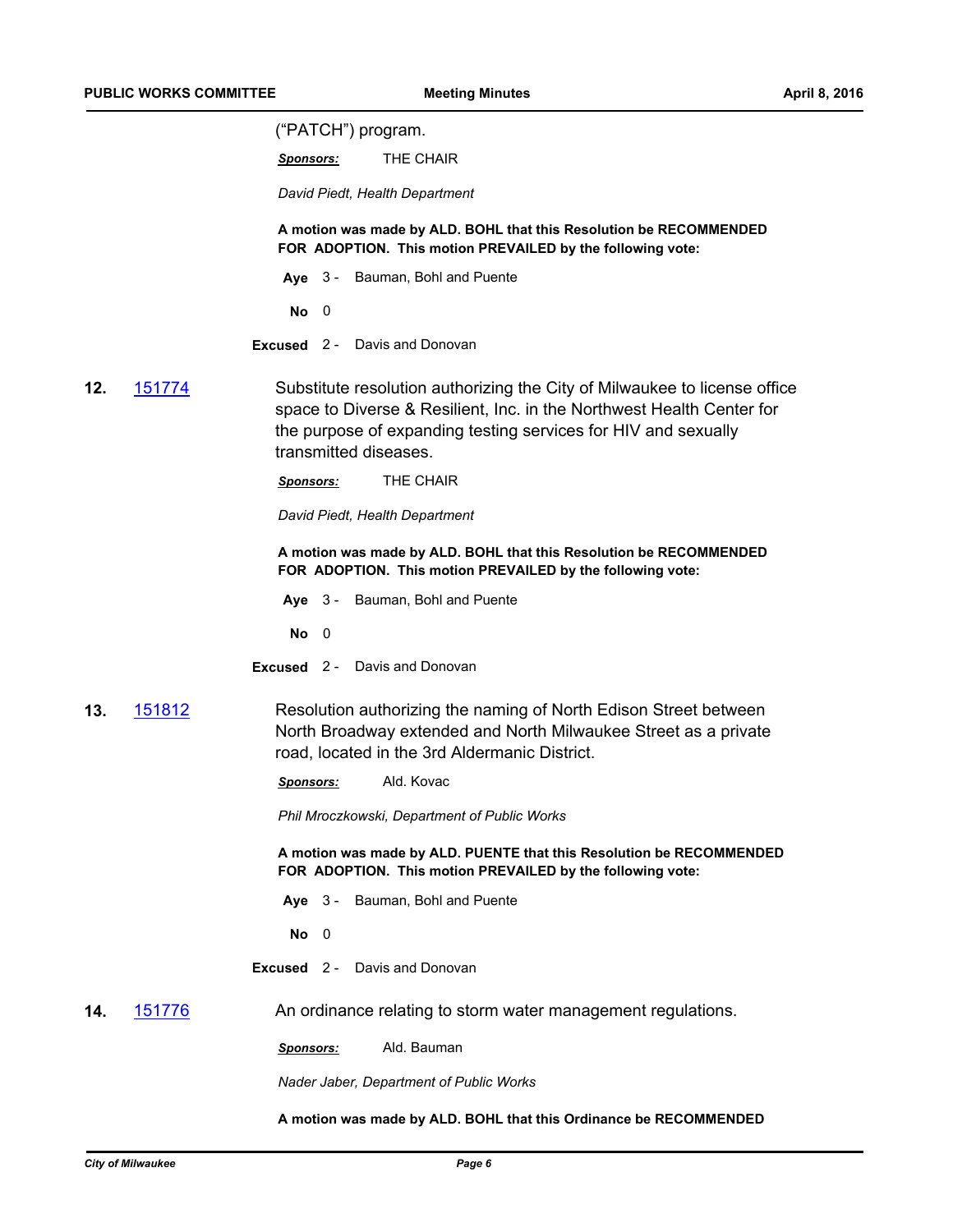**FOR PASSAGE. This motion PREVAILED by the following vote:**

- **Aye** 3 Bauman, Bohl and Puente
- **No** 0
- **Excused** 2 Davis and Donovan
- **15.** [151723](http://milwaukee.legistar.com/gateway.aspx?m=l&id=/matter.aspx?key=43427) Resolution authorizing the Commissioner of Public Works to petition the Milwaukee Metropolitan Sewerage District to take jurisdiction over the lower estuary portions of the Milwaukee River, Menomonee River, the Kinnickinnic River, the South Menomonee Canal, and the Burnham Canal.

*Sponsors:* Ald. Bohl

*Nader Jaber, Department of Public Works*

*Mike Kirstbanger, Department of Public Works*

**A motion was made by ALD. BOHL that this Resolution be RECOMMENDED FOR ADOPTION. This motion PREVAILED by the following vote:**

**Aye** 3 - Bauman, Bohl and Puente

**No** 0

**Excused** 2 - Davis and Donovan

- **16.** [151781](http://milwaukee.legistar.com/gateway.aspx?m=l&id=/matter.aspx?key=43493) Resolution authorizing the proper City officials to execute Sewer Easement Agreement SE-2862 in vacated North 38th Street between West Highland Boulevard and vacated West Linden Street, in the 15th Aldermanic District.
	- *Sponsors:* THE CHAIR

*Nader Jaber, Department of Public Works*

**A motion was made by ALD. PUENTE that this Resolution be RECOMMENDED FOR ADOPTION. This motion PREVAILED by the following vote:**

**Aye** 3 - Bauman, Bohl and Puente

**No** 0

- **Excused** 2 Davis and Donovan
- **17.** [151782](http://milwaukee.legistar.com/gateway.aspx?m=l&id=/matter.aspx?key=43494) Resolution authorizing the proper City officials to execute a Quit Claim Deed (QCD-2865) document conveying sanitary and combined sewers located in vacated North 5th Street between West Highland Avenue and West Juneau Avenue and storm sewer located in the easterly half of the east-west leg of the vacated alley bounded by North 5th Street, West Juneau Avenue, North 4th Street and West Highland Avenue to Deer District LLC, in the 4th Aldermanic District.

*Sponsors:* THE CHAIR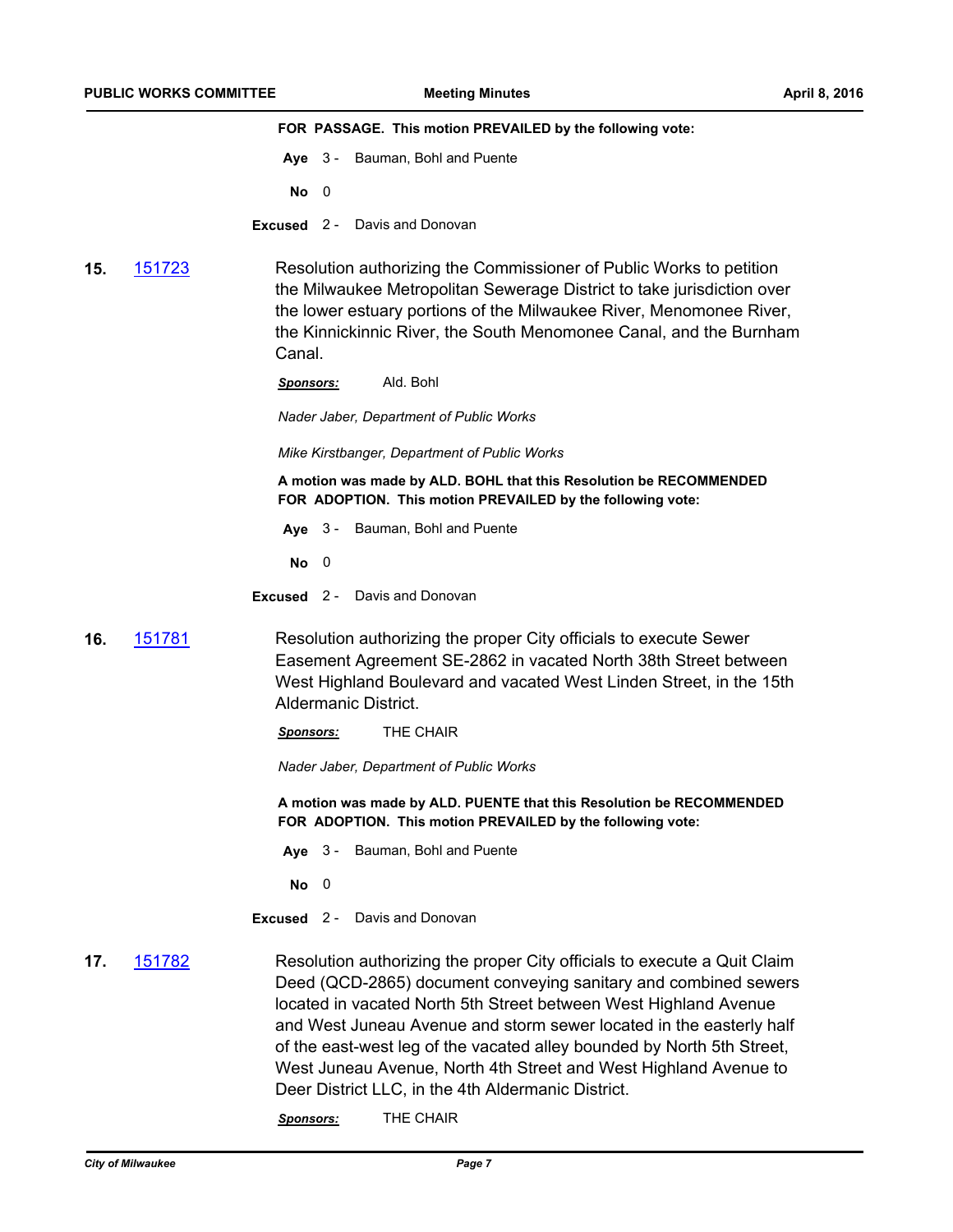*Nader Jaber, Department of Public Works*

**A motion was made by ALD. PUENTE that this Resolution be RECOMMENDED FOR ADOPTION. This motion PREVAILED by the following vote:**

**Aye** 3 - Bauman, Bohl and Puente

**No** 0

**Excused** 2 - Davis and Donovan

**18.** [151748](http://milwaukee.legistar.com/gateway.aspx?m=l&id=/matter.aspx?key=43460) Resolution approving a lease between the City of Milwaukee and the Wisconsin Center District for the North 4th Street pedestrian mall, in the 4th aldermanic district.

*Sponsors:* THE CHAIR

*Assistant City Attorney Mary Schanning*

**A motion was made by ALD. BOHL that this Resolution be RECOMMENDED FOR ADOPTION. This motion PREVAILED by the following vote:**

**Aye** 3 - Bauman, Bohl and Puente

**No** 0

- **Excused** 2 Davis and Donovan
- **19.** [151444](http://milwaukee.legistar.com/gateway.aspx?m=l&id=/matter.aspx?key=43074) A substitute ordinance establishing a pedestrian mall to be known as "North 4th Street Pedestrian Mall" in North 4th Street, between the proposed Bucks arena and live block, from West Highland Avenue to West Juneau Avenue, in the 4th Aldermanic District.
	- *Sponsors:* Ald. Bauman

*Assistant City Attorney Mary Schanning*

**A motion was made by ALD. BOHL that this Ordinance be RECOMMENDED FOR PASSAGE. This motion PREVAILED by the following vote:**

**Aye** 3 - Bauman, Bohl and Puente

**No** 0

- **Excused** 2 Davis and Donovan
- **20.** [151705](http://milwaukee.legistar.com/gateway.aspx?m=l&id=/matter.aspx?key=43402) A substitute ordinance granting an airspace lease for a building overhang for the Milwaukee Bucks arena.

*Sponsors:* THE CHAIR

*Michael Loughran, Department of Public Works*

*Assistant City Attorney Tom Miller*

**A motion was made by ALD. PUENTE that this Ordinance be RECOMMENDED FOR PASSAGE. This motion PREVAILED by the following vote:**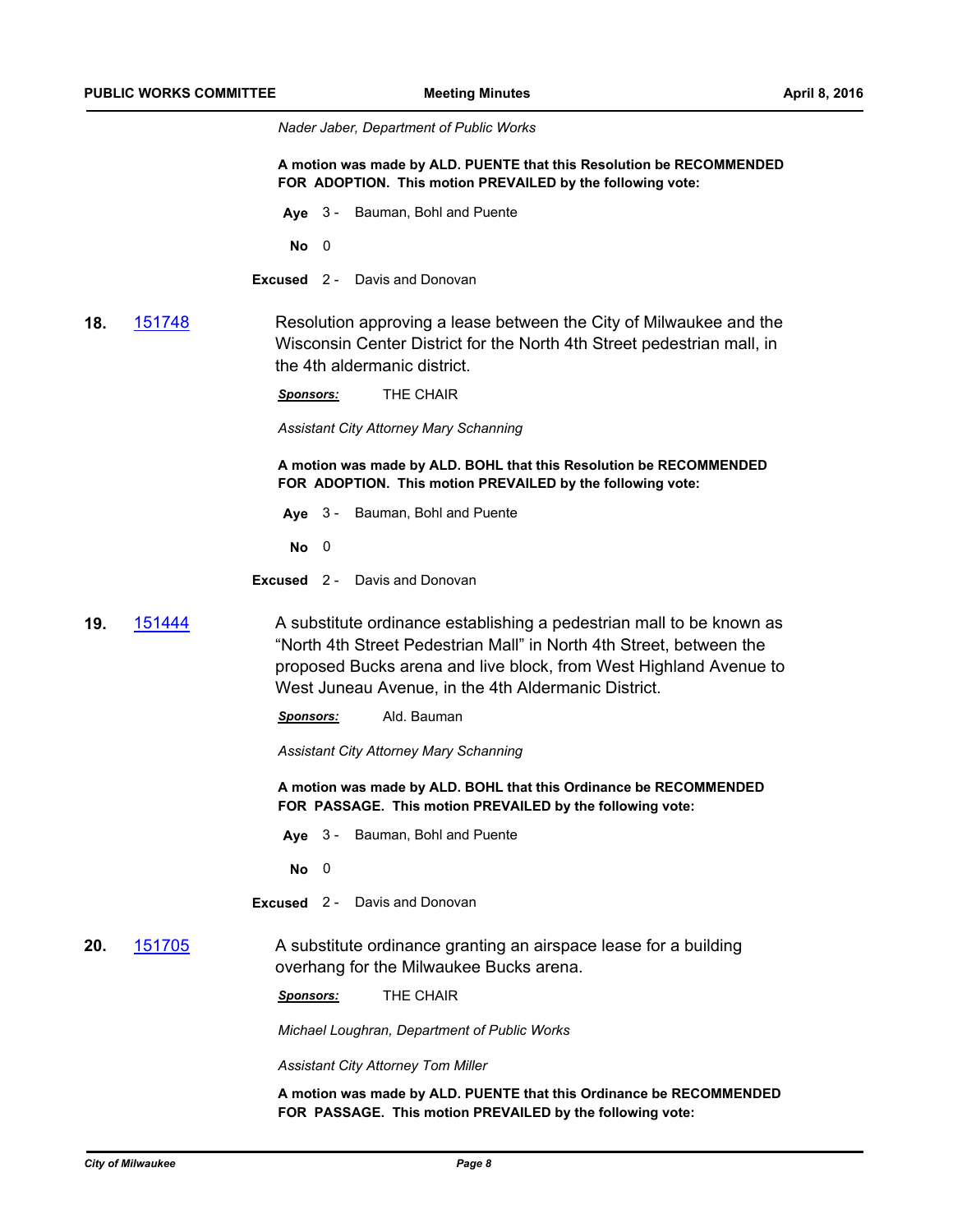|     |                | Aye 3 - Bauman, Bohl and Puente                                                                                                                             |
|-----|----------------|-------------------------------------------------------------------------------------------------------------------------------------------------------------|
|     |                | No<br>0                                                                                                                                                     |
|     |                | <b>Excused</b> 2 - Davis and Donovan                                                                                                                        |
|     | 151778         | Resolution authorizing the issuance of a street occupancy permit to<br>Mortenson Construction for work at the new Milwaukee Buck's arena.                   |
|     |                | Ald. Bauman<br><u>Sponsors:</u>                                                                                                                             |
|     |                | <b>Proposed Substitute A</b>                                                                                                                                |
|     |                | A motion was made by ALD. BOHL that this Resolution be SUBSTITUTED.<br>This motion PREVAILED by the following vote:                                         |
|     |                | Aye 3 - Bauman, Bohl and Puente                                                                                                                             |
|     |                | No<br>- 0                                                                                                                                                   |
|     |                | <b>Excused</b> 2 - Davis and Donovan                                                                                                                        |
| 21. | 151778         | Substitute resolution authorizing the issuance of a street occupancy<br>permit to Mortenson Construction for work at the new Milwaukee<br>Buck's arena.     |
|     |                | Ald. Bauman<br>Sponsors:                                                                                                                                    |
|     |                | Michael Loughran, Department of Public Works                                                                                                                |
|     |                | A motion was made by ALD. BOHL that this Resolution be RECOMMENDED<br>FOR ADOPTION. This motion PREVAILED by the following vote:                            |
|     |                | Aye 3 - Bauman, Bohl and Puente                                                                                                                             |
|     |                | No<br>0                                                                                                                                                     |
|     |                | Davis and Donovan<br>$Excused$ 2 -                                                                                                                          |
| 22. | <u> 151779</u> | Resolution authorizing the issuance of a street occupancy permit to<br>Balistrieri Environmental & Development Inc. for work at 1009 West<br>Juneau Avenue. |
|     |                | Ald. Bauman<br><u>Sponsors:</u>                                                                                                                             |
|     |                | Michael Loughran, Department of Public Works                                                                                                                |
|     |                | A motion was made by ALD. PUENTE that this Resolution be RECOMMENDED<br>FOR ADOPTION. This motion PREVAILED by the following vote:                          |
|     |                | Bauman, Bohl and Puente<br>Ave $3-$                                                                                                                         |
|     |                | No<br>$\overline{\mathbf{0}}$                                                                                                                               |
|     |                | <b>Excused</b> 2 - Davis and Donovan                                                                                                                        |
|     |                |                                                                                                                                                             |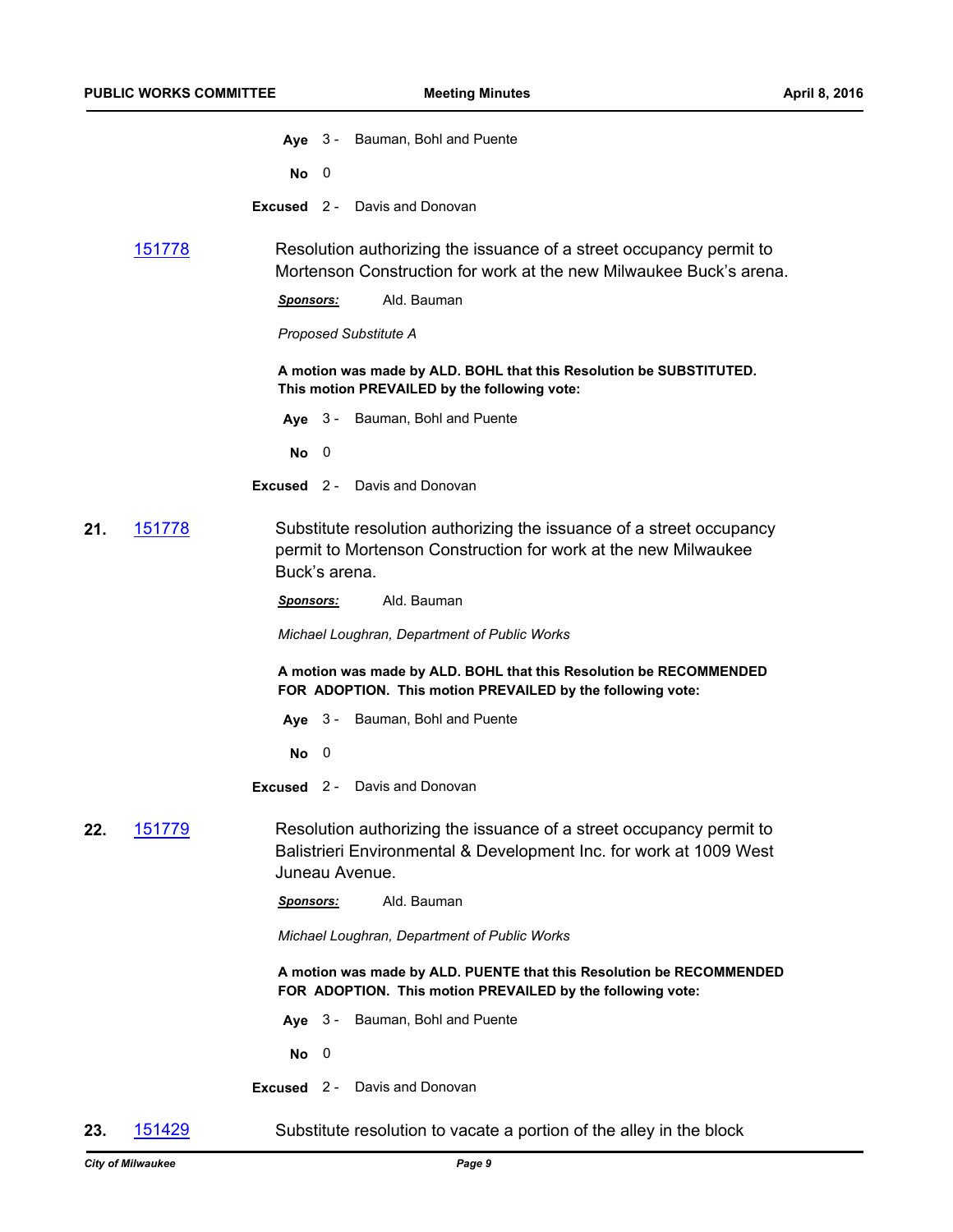bounded by East Corcoran Avenue, East Erie Street, North Milwaukee Street and North Young Street, in the 4th Aldermanic District.

*Sponsors:* THE CHAIR

*Kyle Gast, Department of City Development*

*Ed Richardson, Department of City Development*

*Assistant City Attorney Jeremy McKenzie*

**A motion was made by ALD. BOHL that this Resolution be RECOMMENDED FOR ADOPTION. This motion PREVAILED by the following vote:**

**Aye** 3 - Bauman, Bohl and Puente

**No** 0

**Excused** 2 - Davis and Donovan

**24.** [151791](http://milwaukee.legistar.com/gateway.aspx?m=l&id=/matter.aspx?key=43503) Resolution accepting the donation of a distressed, foreclosed house at 1254 North 24th Street in the Historic Lynden Hill neighborhood from US Bank NA for restoration using the Housing Infrastructure Preservation Fund, in the 4th Aldermanic District.

*Sponsors:* Ald. Bauman

*Yves La Pierre, Redevelopment Authority of the City of Milwaukee*

**A motion was made by ALD. BOHL that this Resolution be RECOMMENDED FOR ADOPTION. This motion PREVAILED by the following vote:**

- **Aye** 3 Bauman, Bohl and Puente
- **No** 0
- **Excused** 2 Davis and Donovan

**25.** [151184](http://milwaukee.legistar.com/gateway.aspx?m=l&id=/matter.aspx?key=42755) Resolution to vacate North 4th Street between West Highland Avenue and West Juneau Avenue, in the 4th Aldermanic District.

*Sponsors:* THE CHAIR

**A motion was made by ALD. BOHL that this Resolution be RECOMMENDED FOR PLACING ON FILE. This motion PREVAILED by the following vote:**

**Aye** 3 - Bauman, Bohl and Puente

**No** 0

- **Excused** 2 Davis and Donovan
- **26.** [141832](http://milwaukee.legistar.com/gateway.aspx?m=l&id=/matter.aspx?key=41284) Resolution granting a special privilege to Stamm Land LLC for a code non-compliant awning in the public right-of-way for the premises at 117-121 West Pittsburgh Avenue, in the 12th Aldermanic District.
	- *Sponsors:* THE CHAIR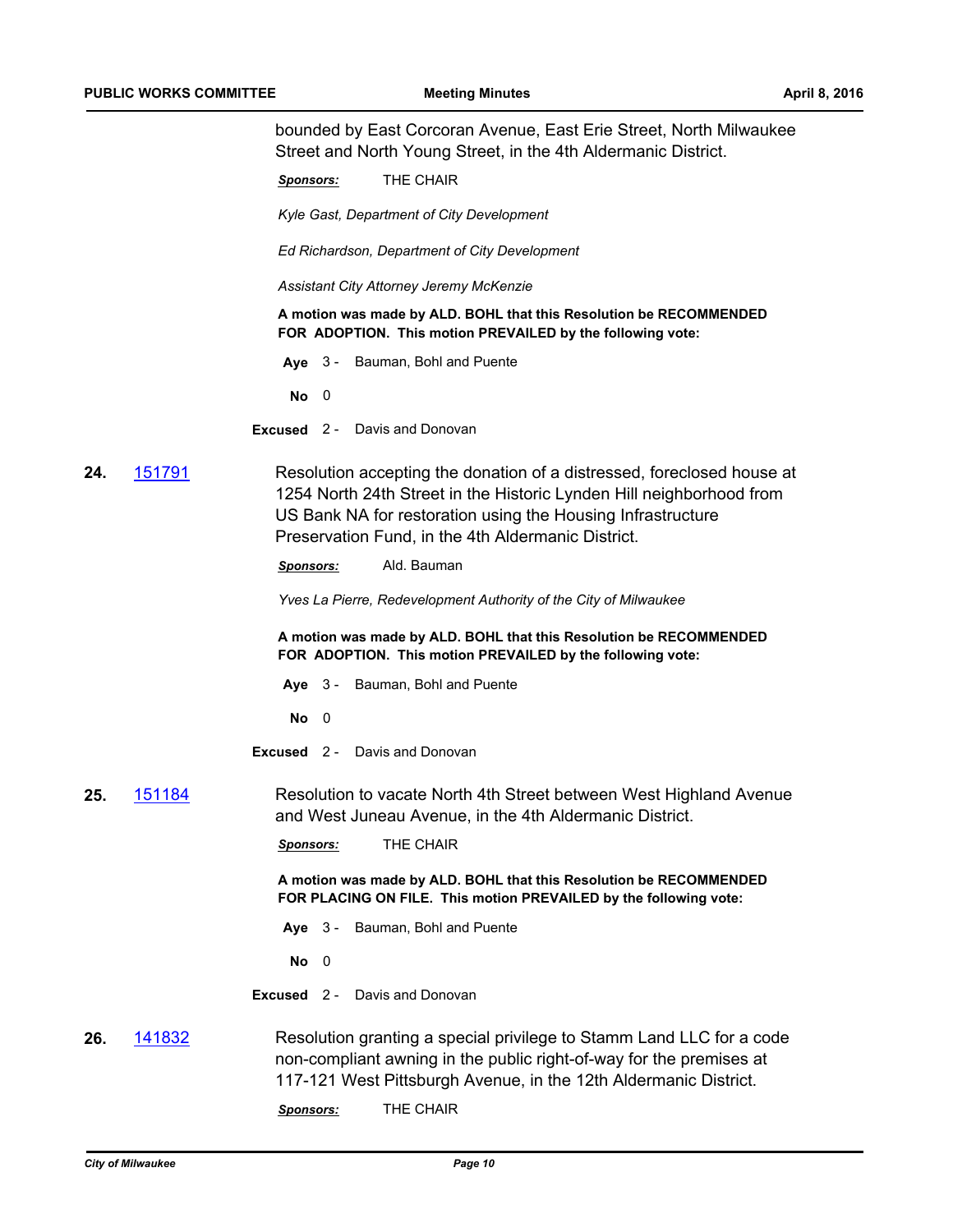**A motion was made by ALD. BOHL that this Resolution be RECOMMENDED FOR PLACING ON FILE. This motion PREVAILED by the following vote:**

**Aye** 3 - Bauman, Bohl and Puente

**No** 0

**Excused** 2 - Davis and Donovan

**27.** [150741](http://milwaukee.legistar.com/gateway.aspx?m=l&id=/matter.aspx?key=42266) Resolution granting a special privilege to River Venture Partners I LLC for steps and barrier free access ramp in the public right-of-way for the premises at 1781 North Water Street, in the 3rd Aldermanic District.

*Sponsors:* THE CHAIR

**A motion was made by ALD. BOHL that this Resolution be RECOMMENDED FOR PLACING ON FILE. This motion PREVAILED by the following vote:**

- **Aye** 3 Bauman, Bohl and Puente
	- **No** 0
- **Excused** 2 Davis and Donovan
- **28.** [151304](http://milwaukee.legistar.com/gateway.aspx?m=l&id=/matter.aspx?key=42903) Motion relating to the recommendations of the Public Works Committee relative to licenses.

*Sponsors:* THE CHAIR

*BROWN, Darrell M, Driver's License, Public Passenger Vehicle Application. Ald. Bohl moved denial based on nonappearance. (Prevailed 3-0)*

**A motion was made by ALD. BOHL that this Motion be AMENDED. This motion PREVAILED by the following vote:**

**Aye** 3 - Bauman, Bohl and Puente

**No** 0

**Excused** 2 - Davis and Donovan

*DAVIS, Joey N, Driver's License, Public Passenger Vehicle Application. Ald. Bohl moved denial based on nonappearance. (Prevailed 3-0)*

**A motion was made by ALD. BOHL that this Motion be AMENDED. This motion PREVAILED by the following vote:**

**Aye** 3 - Bauman, Bohl and Puente

**No** 0

**Excused** 2 - Davis and Donovan

*GREEN, Adrian D, Driver's License, Public Passenger Vehicle Application. Ald. Bohl moved approval pending receipt of notification from the Department of Corrections. (Prevailed 3-0)*

**A motion was made by ALD. BOHL that this Motion be AMENDED. This motion PREVAILED by the following vote:**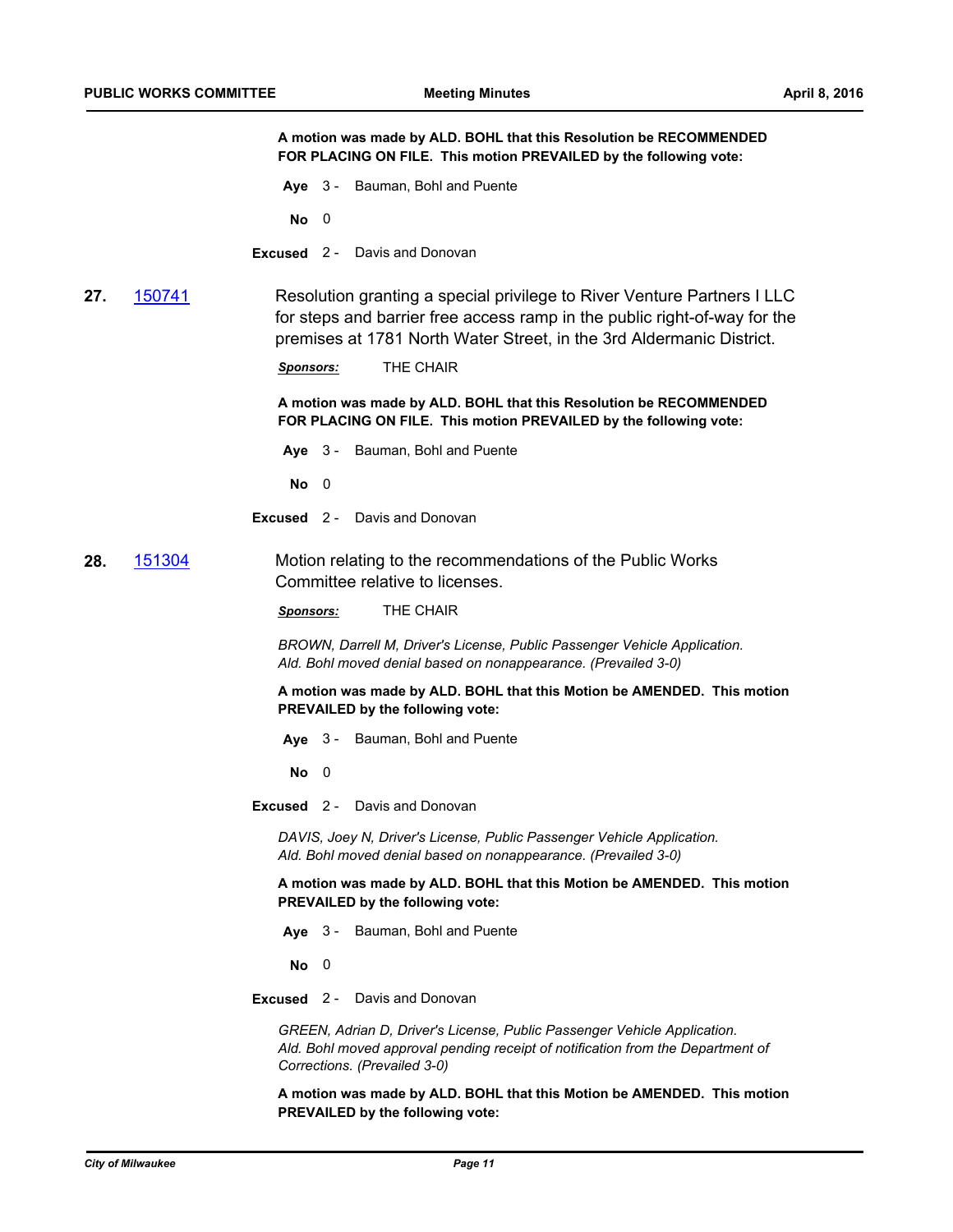**Aye** 3 - Bauman, Bohl and Puente

**No** 0

**Excused** 2 - Davis and Donovan

*MC GRONE, Michelle H, Driver's License, Public Passenger Vehicle Application. Ald. Bohl moved denial based on nonappearance. (Prevailed 3-0)*

**A motion was made by ALD. BOHL that this Motion be AMENDED. This motion PREVAILED by the following vote:**

**Aye** 3 - Bauman, Bohl and Puente

**No** 0

**Excused** 2 - Davis and Donovan

*RAGHE, Abdugadir M, Driver's License, Public Passenger Vehicle Renewal Application. (Expired 10/31/2015) Ald. Bohl moved to Hold to the Call of the Chair based on nonappearance. (Prevailed 3-0)*

**A motion was made by ALD. BOHL that this Motion be AMENDED. This motion PREVAILED by the following vote:**

**Aye** 3 - Bauman, Bohl and Puente

**No** 0

**Excused** 2 - Davis and Donovan

*TEAGUE, Todd L, Driver's License, Public Passenger Vehicle Application. Ald. Bohl moved approval pending receipt of AODA completion certificates. (Prevailed 2-1, Ald. Puente voting no)*

**A motion was made by ALD. BOHL that this Motion be AMENDED. This motion PREVAILED by the following vote:**

- **Aye** 2 Bauman and Bohl
- No 1 Puente
- **Excused** 2 Davis and Donovan

*HAWTHORNE, Alvin D, Agent for "Hawthorne Independent Taxi LLC", Taxicab Permit Application for "Hawthorne Independent Taxi". Ald. Puente moved to Hold to the Call of the Chair pending criminal trial outcome. (Prevailed 3-0)*

**A motion was made by ALD. PUENTE that this Motion be AMENDED. This motion PREVAILED by the following vote:**

**Aye** 3 - Bauman, Bohl and Puente

**No** 0

**Excused** 2 - Davis and Donovan

*Agenda Only*

*BERKLUND, Andrew, Agent for "LiveWatch Security LLC", Alarm Sales Renewal Application with Change of Agent and Stockholder for "Able Security Systems" at*